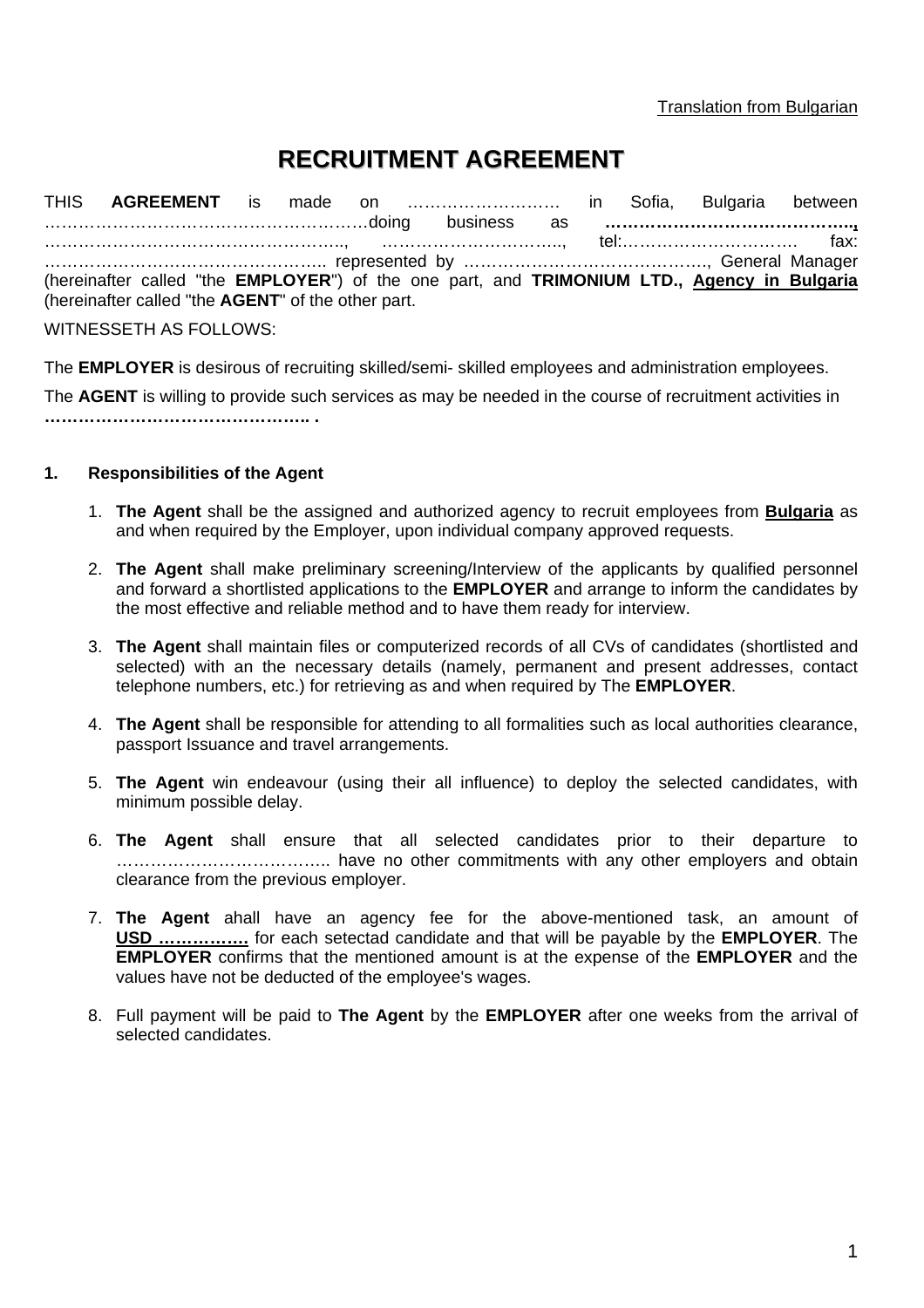## **2. Responsibilities of the EMPLOYER**

- 1. Provide air tickets from the point of hire to all recruits and return air tickets upon the successful completion of employment contract.
- 2. Provide the following documents required by the Agent for recruitment:
	- a) As and when necessary, manpower requests or requisition stating the number of workers needed and salary rates.
	- b) Standard company employment contract.
	- c) Job Description
- 3. Secure work and other documents required for hired personnel in connecton with their assignment and stay in the country of operation.
- 4. Labor hours, rest days in week, remuneration, paid leave, social insurance, and employment accident indemnity to be as laid down in Appendix A, which is an integral part of this agreement

# **3. Term and Termination of Agreement**

- 1. This Agreement is valid from the date of signature and will remain in force until revoked by any of the parties.
- 2. Either party has the right to termhate the agreemerrt by serving one month written notice.

# **4. General**

1. **The Agent** shall not use in the conduct of its business any name other than that by which this Agreement is signed.

This agreement is signed in witness of ………………………………………………….. PIN \_\_\_\_\_\_\_\_\_\_ Sworn Translator from Bulgarian to English.

|                 |  |          |  | <b>For and On Behalf</b><br>of the Agent |  |  |
|-----------------|--|----------|--|------------------------------------------|--|--|
| Name            |  | Name     |  | : TRIMONIUM LTD.                         |  |  |
| <b>Position</b> |  | Position |  | : General Manager                        |  |  |
|                 |  |          |  |                                          |  |  |
| Translator:     |  |          |  |                                          |  |  |

/........................................../